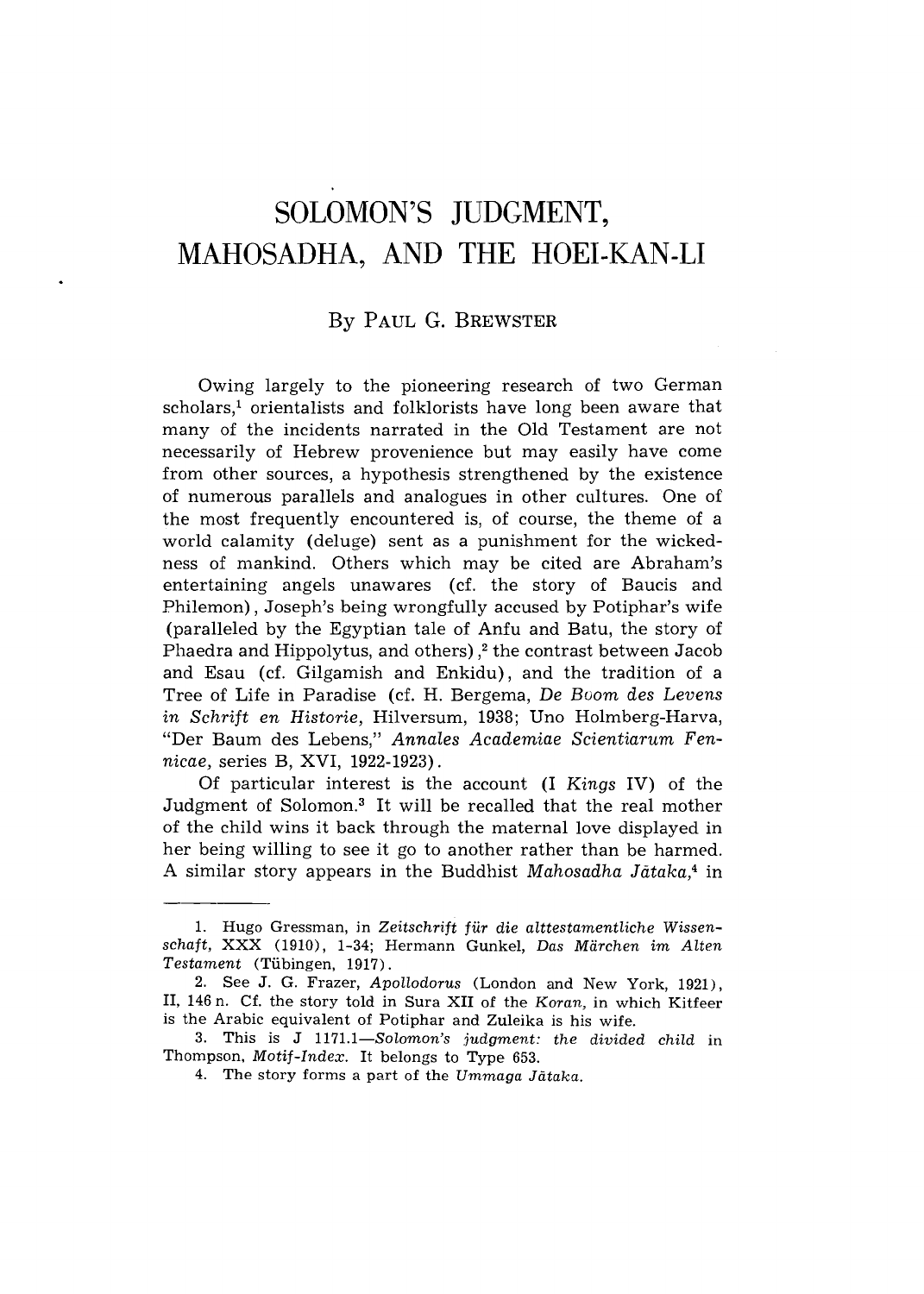which the wise boy Mahosadha decides the dispute of two women over a child by testing their motherly love. It can be summarized as follows:

A woman takes her child to the tank of the future Buddha to bathe it. Having done so, she begins to wash herself. A Yakshini in the form of a woman asks if she may nurse the child. Given permission, she carries it away. The mother catches her and a quarrel ensues.

Hearing the noise, the future Buddha intervenes, and they agree to abide by his decision. He draws a line on the ground, orders the Yakshini to take the child's arms and the mother its legs, and says, "The child shall be hers who drags him over the line." Seeing how the child suffers at being pulled, the mother releases her hold and stands there weeping. The future Buddha gives her the child, forces the Yakshini to reveal her identity, and sends her away with a stern rebuke.5

Most scholars are of the opinion that the Hebrew is the

original,<sup>6</sup> but some have defended the originality of the Indian version, known also in China, where it forms the plot of a drama

For additional analogues, see J. G. Frazer, *Folklore in the Old Testament* (London, 1918) II 570; Reinhold Kohler, *Kleinere Schriften* (Weimar, 1898-1900), I 531; Victor Chauvin, *Bibliographie des ouvrages arabes publies dans VEurope chretienne de 1810 a 1885* (Liege, 1892-1905), VI, 63, No. 231; Johannes Pauli, *Schimpf und Ernst* (Berlin, 1924); Johannes Bolte and Georg Polivka, *Anmerkungen zu den Kinder- und Hausmarchen der Brilder Grimm* (Leipzig, 1913-1930); H. L. D. Ward, *Catalogue of Romances in the Department of Manuscripts in the British Museum* (London, 1883, 1893); N. M. Penzer, *The Ocean of Story*, being C. H. Tawney's translation of Somadeva's *Katha Sarit Sagara* (London, 1923 ff.); Killis Campbell, *The Seven Sages of Rome* (Boston, 1907); W. A. Clouston, *Popular Tales and Fictions* (Edinburgh and London, 1887); G, L. Kittredge, *Arthur and Gorlagon,* Harvard Studies and Notes in Philology and Literature, VIII (Boston, 1903); J. G. Frazer, *Pausanias's Description of Greece* (London, 1898); Theodor Benfey *Pantschatantra: Fiinf Bucher indischer Fabelm, Marchen, und Erzahlungen;* Goebel, *Jiidische Motive im mdrchenhaften Erzdhlungsgut* (Gleiwitz, 1932) , p. 21 ff.

The story is fairly widespread in oral tradition: Alanson Skinner and John V. Satterlee, "Folklore of the Menomini Indians," *Anthro*pological Papers of the American Museum of Natural History, XIII (1915),

<sup>5.</sup> Fausböll, No. 546.

<sup>6.</sup> See M. Winternitz, *Some Problems of Indian Literature* (Calcutta, 1925); Rhys Davids, *Buddhist Birth Stories,* Introd. xiv; H. G. Hawlinson, *Intercourse between India and the Western World from the Earliest Times to the Fall of Rome* (Cambridge, 1916).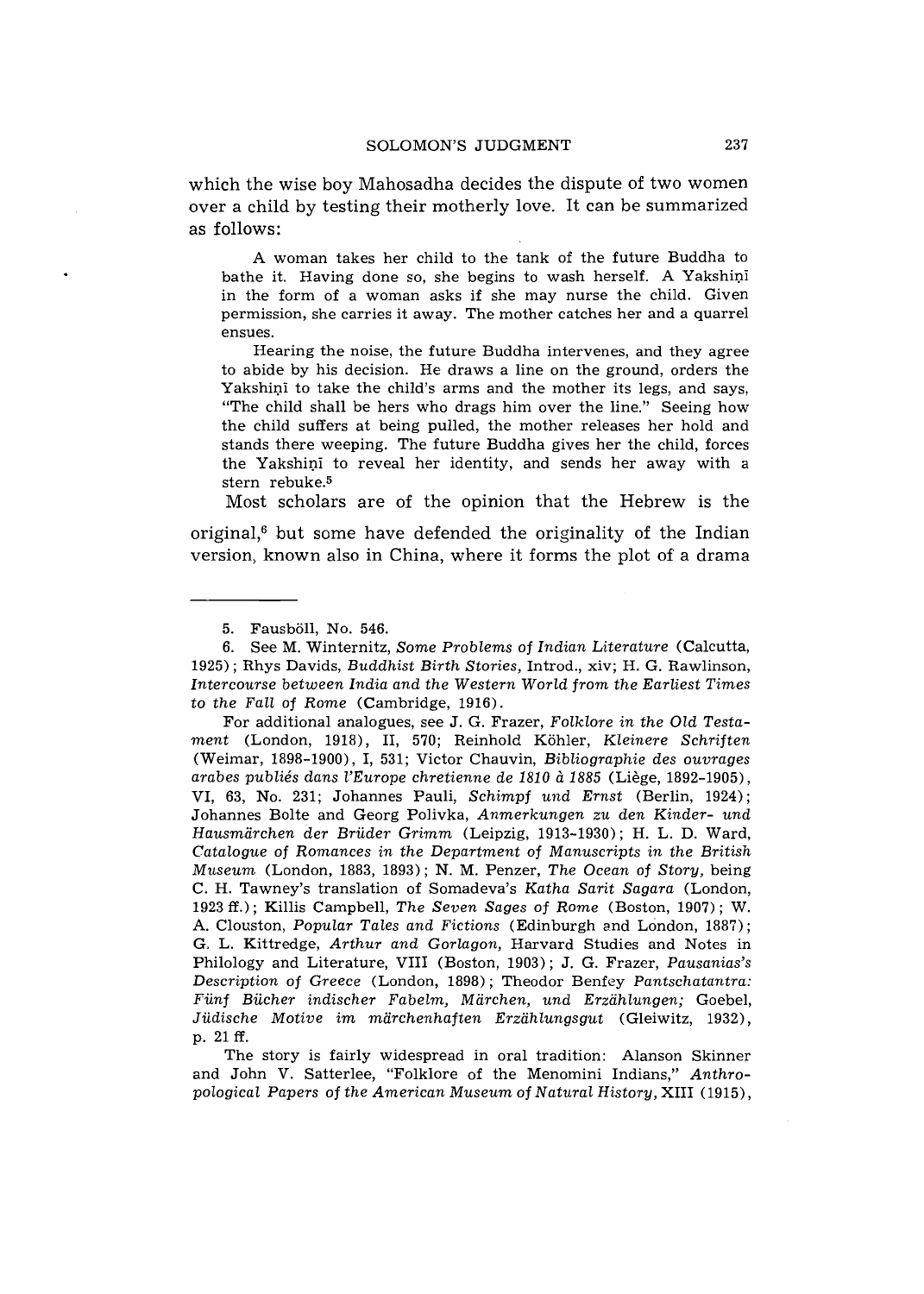*Hoei-lan-ki,* or *The Circle of Chalk.<sup>7</sup>* 

Some departures from the original have been made both in the German and the English translations. The Chinese text lacks a Tong and an Emperor. Hi-tang is a prostitute whom Ma wishes to marry; however, her mother, who lives upon Hi-tang's earnings, demands a hundred ounces of silver for her. In the first act we learn that Hi-tang now has a child of five and that Mrs. Ma, self-confessed mistress of Chow, has proposed to him the poisoning of her husband, to which he readily assents. The ne'erdo-well brother of Hi-tang, Chang-ling, returns from his wanderings to beg a livelihood from his rich brother-in-law. Hi-tang receives him with insults and blows but, on the instruction of Mrs. Ma, gives him some clothing. Mrs. Ma now reveals to Ma the gift of robes and head ornament and accuses Hi-tang of having a lover. Ma then beats Hi-tang. Shortly after; Mrs. Ma puts poison in his soup, he dies and is buried without ceremony, and Mrs. Ma accuses Hi-tang of the murder. In the snow-scene, Hitang, in the custody of two gendarmes, meets her brother, now an officer of the law. She begs his help but is repulsed. Finally, however, he is convinced of her innocence and buys her wine at an inn. Chow is overheard to remark to Mrs. Ma that he has arranged with the gendarmes for Hi-tang to be killed on the way. Chang-ling tries to arrest Chow and Mrs. Ma, but they are warned by the gendarmes and escape. The last act takes place

<sup>397;</sup> P. Sebillot, *Les incidents des contes populaires de la Haute-Bretagne* (Vannes, 1892)  $=$  *Revue des Traditions Populaires, VII, 411ff.; Roland* B. Dixon, *Oceanic Mythology* The Mythology of All Races, IX (Boston, 1916) p. 37 (here the child is actually cut in two); Elsie Clews Parsons, *Folk-Lore from the Cape Verde Islands,* Memoirs of the American Folklore Society, XV (New York, 1923), 348, n. 1.

Rawlinson suggests (p. 12) that the story may have reached India from Babylon at the time of the Captivity (595-538 B. C.).

<sup>7.</sup> This play comes from the repertory of the Chinese theatre called *Yüan-chü-po-cheng*, i.e. the Hundred Pieces composed under the Yüan, or princes of the family of Jenghiz Khan, who reigned in China from 1259 to 1368. Four of these plays were translated into French early in the nineteenth century. One of these translations was that of this particular play by Stanislas Julien, who gave it the title *he Cercle de Crate.* It was published in London in 1832 by John Murray on behalf of the Oriental Translation Fund. This work later became the foundation used by Klabund (Alfred Henschke) for his German version *Der Kreidekreis.* I use here James Laver's English translation of the latter work.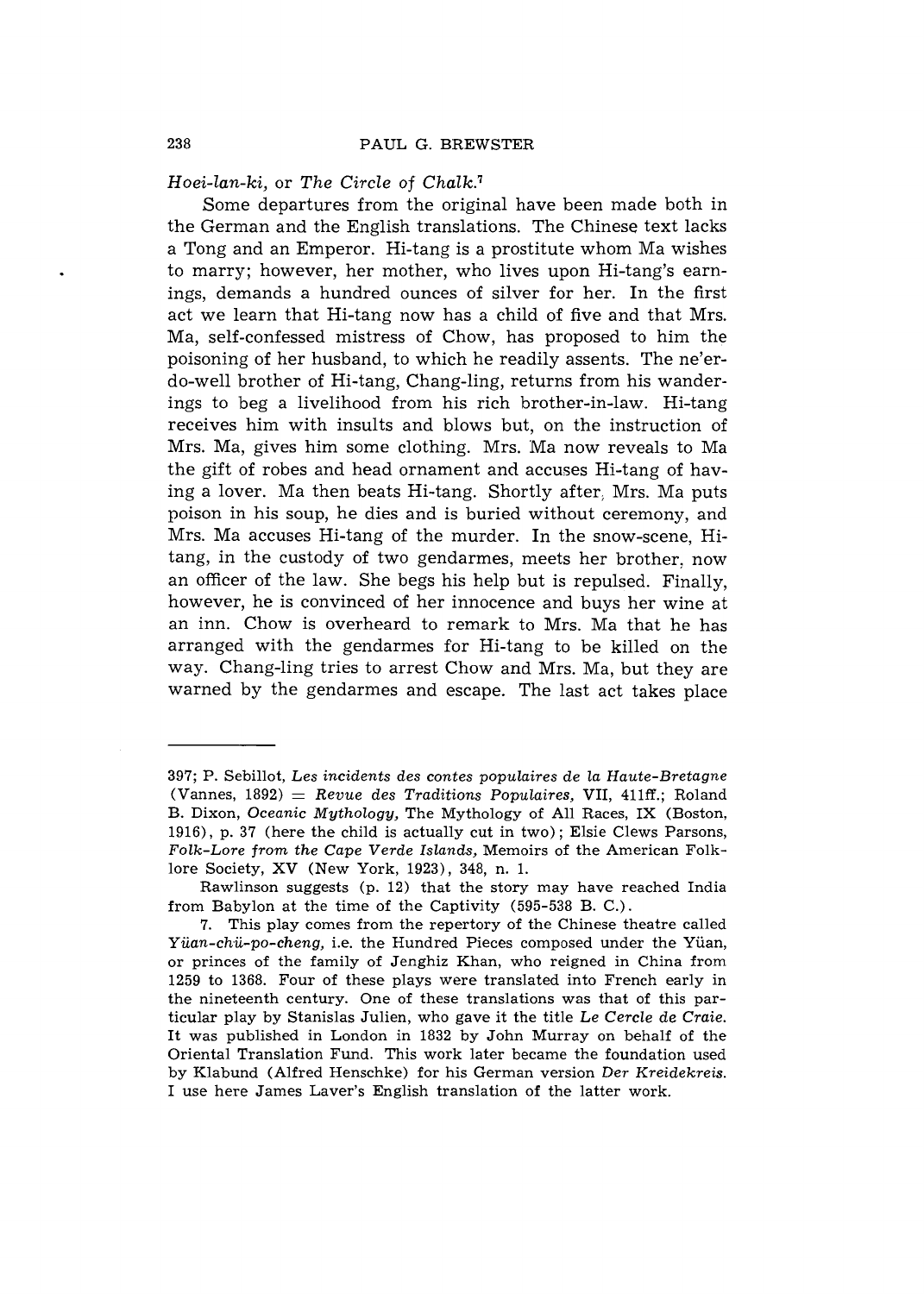in a superior court (but not the Emperor's), where, by a method similar to that employed by Solomon, the truth is discovered. Before resigning his position and making his home with his sister, Chang-ling, at Hi-tang's insistence, cuts the malefactors into a hundred and twenty pieces.

The dispute over ownership of the child arises from the fact that Mrs. Ma, who is childless, cannot inherit the property of her dead husband, though she is the head-wife. Accordingly, she claims to be the mother of Hi-tang's child. The more pertinent part of the trial scene follows:

EMPEROR. You were a flower-maiden?

Who were the visitors to the house among the willows?

## (Hi-tang nods.)

HI-TANG. Mr. Ma took me out of the house on the first day I entered it.

EMPEROR. Had no one visited you before you came?

HI-TANG. A young lord visited me.

EMPEROR. Who was the young lord?

HI-TANG. If I should name his name he would believe that I wanted to lighten my fortune, to flatter him, to beg an alleviation of my pain, to ask for grace rather than for my right. I will not name his name. I ask for justice, nothing else.

EMPEROR. And love, would you not ask for love, when you yourself love?

HI-TANG. I love my child.

EMPEROR. The sworn testimonies of the witness in this case declare that the child to which you make claim is not your child.

## (Hi-tang is silent.)

CHANG-LING. The witnesses say so falsely. They were bribed by the first wife.

MRS. MA. He lies.

EMPEROR. It is the function of the judge to distinguish between truth and falsehood.

CHANG-LING. The judge was corrupted like the witnesses.

CHU. He lies.

EMPEROR. The first wife of the Mandarin Ma is in the room—which is she?

(Mrs. Ma comes forward and kowtows.)